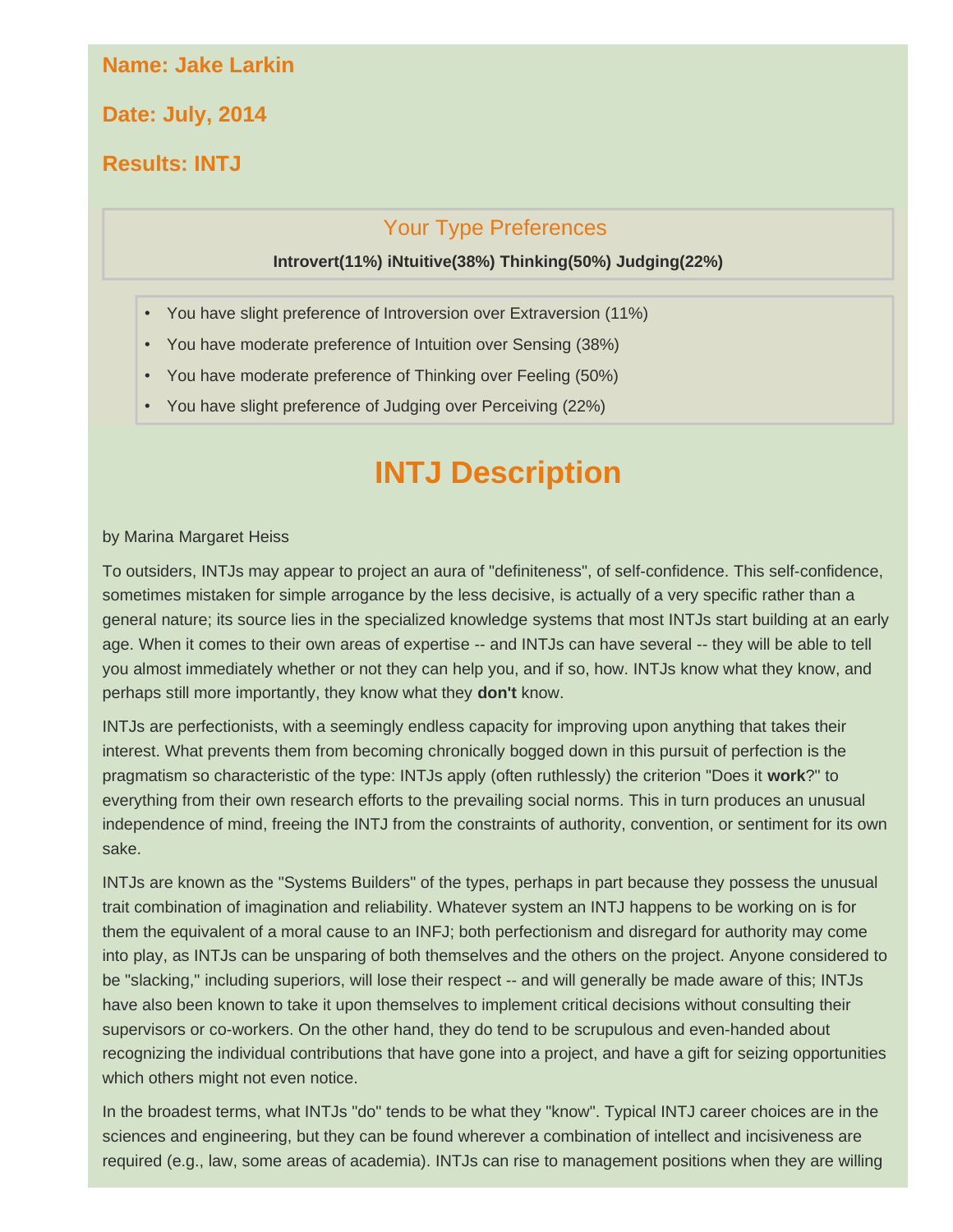to invest time in **marketing** their abilities as well as enhancing them, and (whether for the sake of ambition or the desire for privacy) many also find it useful to learn to simulate some degree of surface conformism in order to mask their inherent unconventionality.

Personal relationships, particularly romantic ones, can be the INTJ's Achilles heel. While they are capable of caring deeply for others (usually a select few), and are willing to spend a great deal of time and effort on a relationship, the knowledge and self-confidence that make them so successful in other areas can suddenly abandon or mislead them in interpersonal situations.

This happens in part because many INTJs do not readily grasp the social rituals; for instance, they tend to have little patience and less understanding of such things as small talk and flirtation (which most types consider half the fun of a relationship). To complicate matters, INTJs are usually extremely private people, and can often be naturally impassive as well, which makes them easy to misread and misunderstand. Perhaps the most fundamental problem, however, is that INTJs really want people to make **sense**. :-) This sometimes results in a peculiar naivete', paralleling that of many Fs -- only instead of expecting inexhaustible affection and empathy from a romantic relationship, the INTJ will expect inexhaustible reasonability and directness.

Probably the strongest INTJ assets in the interpersonal area are their intuitive abilities and their willingness to "work at" a relationship. Although as Ts they do not always have the kind of natural empathy that many Fs do, the Intuitive function can often act as a good substitute by synthesizing the probable meanings behind such things as tone of voice, turn of phrase, and facial expression. This ability can then be honed and directed by consistent, repeated efforts to understand and support those they care about, and those relationships which ultimately do become established with an INTJ tend to be characterized by their robustness, stability, and good communications.

*(INTJ stands for Introvert, iNtuitive, Thinking, Judging and represents individual's preferences in four dimensions characterising personality type, according to Jung's and Briggs Myers' theories of personality type.)*

# **Functional Analysis Of The INTJ**

Based on Jung's framework of mental functions - by Joe Butt

#### Introverted iNtuition

INTJs are idea people. Anything is possible; everything is negotiable. Whatever the outer circumstances, INTJs are ever perceiving inner pattern-forms and using real-world materials to operationalize them. Others may see what **is** and wonder why; INTJs see what **might be** and say "Why not?!" Paradoxes, antinomies, and other contradictory phenomena aptly express these intuitors' amusement at those whom they feel may be taking a particular view of reality too seriously. INTJs enjoy developing unique solutions to complex problems.

## Extraverted Thinking

Thinking in this auxiliary role is a workhorse. Closure is the payoff for efforts expended. Evaluation begs diagnosis; product drives process. As they come to light, Thinking tends, protects, affirms and directs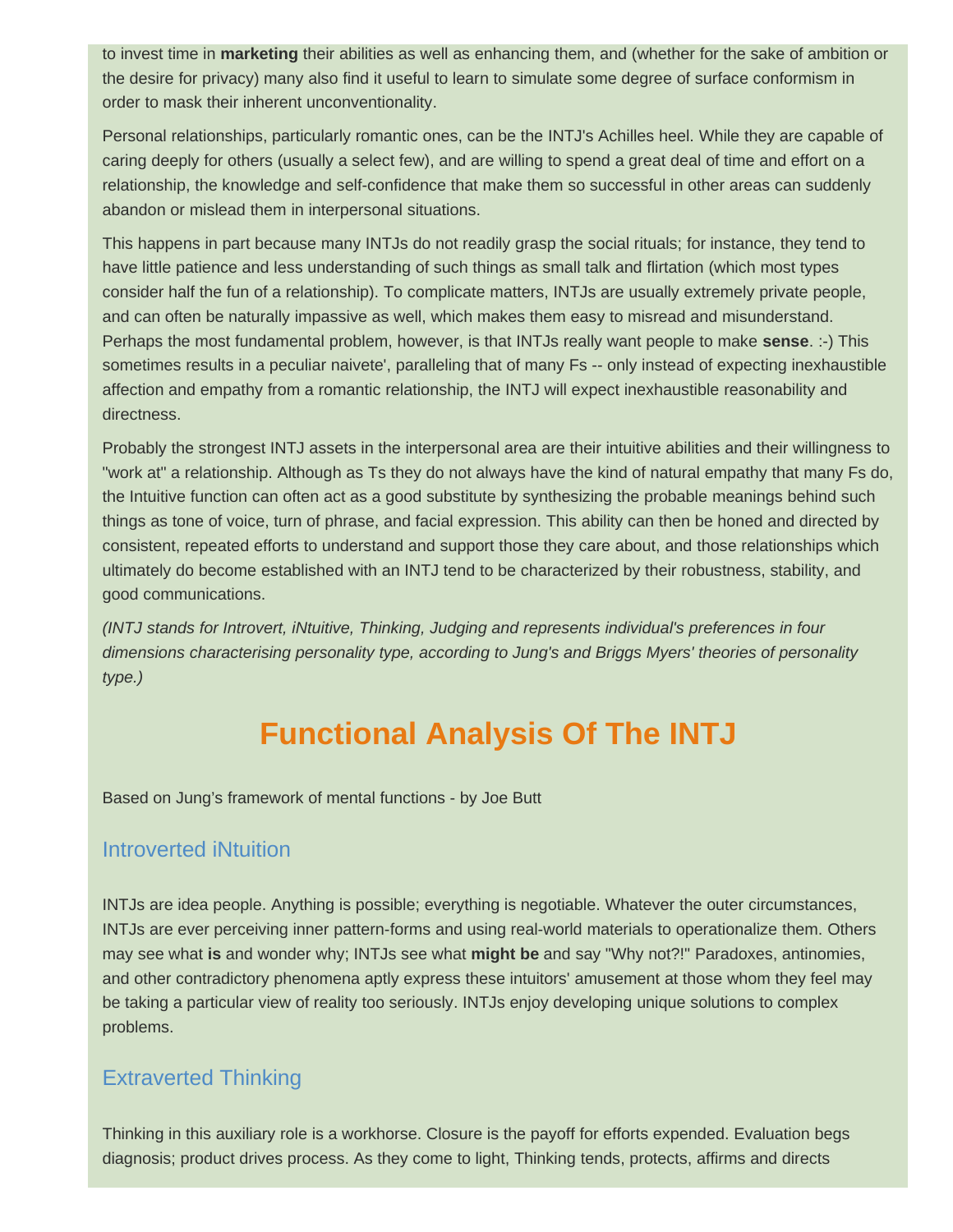iNtuition's offspring, fully equipping them for fulfilling and useful lives. A faithful pedagogue, Thinking argues not so much on its own behalf, but in defense of its charges. And through this process these impressionable ideas take on the likeness of their master.

### Introverted Feeling

Feeling has a modest inner room, two doors down from the Most Imminent iNtuition. It doesn't get out much, but lends its influence on behalf of causes which are Good and Worthy and Humane. We may catch a glimpse of it in the unspoken attitude of good will, or the gracious smile or nod. Some question the existence of Feeling in this type, yet its unseen balance to Thinking is a cardinal dimension in the full measure of the INTJ's soul.

## Extraverted Sensing

Sensing serves with a good will, or not at all. As other inferior functions, it has only a rudimentary awareness of context, amount or degree. Thus INTJs sweat the details or, at times, omit them. "I've made up my mind, don't confuse me with the facts" could well have been said by an INTJ on a mission. Sensing's extraverted attitude is evident in this type's bent to savor sensations rather than to merely categorize them. Indiscretions of indulgence are likely an expression of the unconscious vengeance of the inferior.

# **Famous INTJs**

by Joe Butt Susan B. Anthony Lance Armstrong Arthur Ashe, tennis champion Augustus Caesar (Gaius Julius Caesar Octavianus) Jane Austen (*Pride and Prejudice*) Dan Aykroyd (*The Blues Brothers*) William J. Bennett, "drug czar" William F. Buckley, Jr. Raymond Burr (*Perry Mason, Ironsides*) Chevy Chase (Cornelius Crane) (*Fletch*) Katie Couric Phil Donahue Michael Dukakis, governor of Mass., 1988 U.S. Dem. pres. candidate Richard Gere (*Pretty Woman*) Rudy Giuliani, former New York City mayor Greg Gumbel, television sportscaster Hannibal, Carthaginian military leader Emily Bronte, author of *Wuthering Heights* Angela Lansbury (*Murder, She Wrote*) Orel Leonard Hershiser, IV Peter Jennings Charles Everett Koop